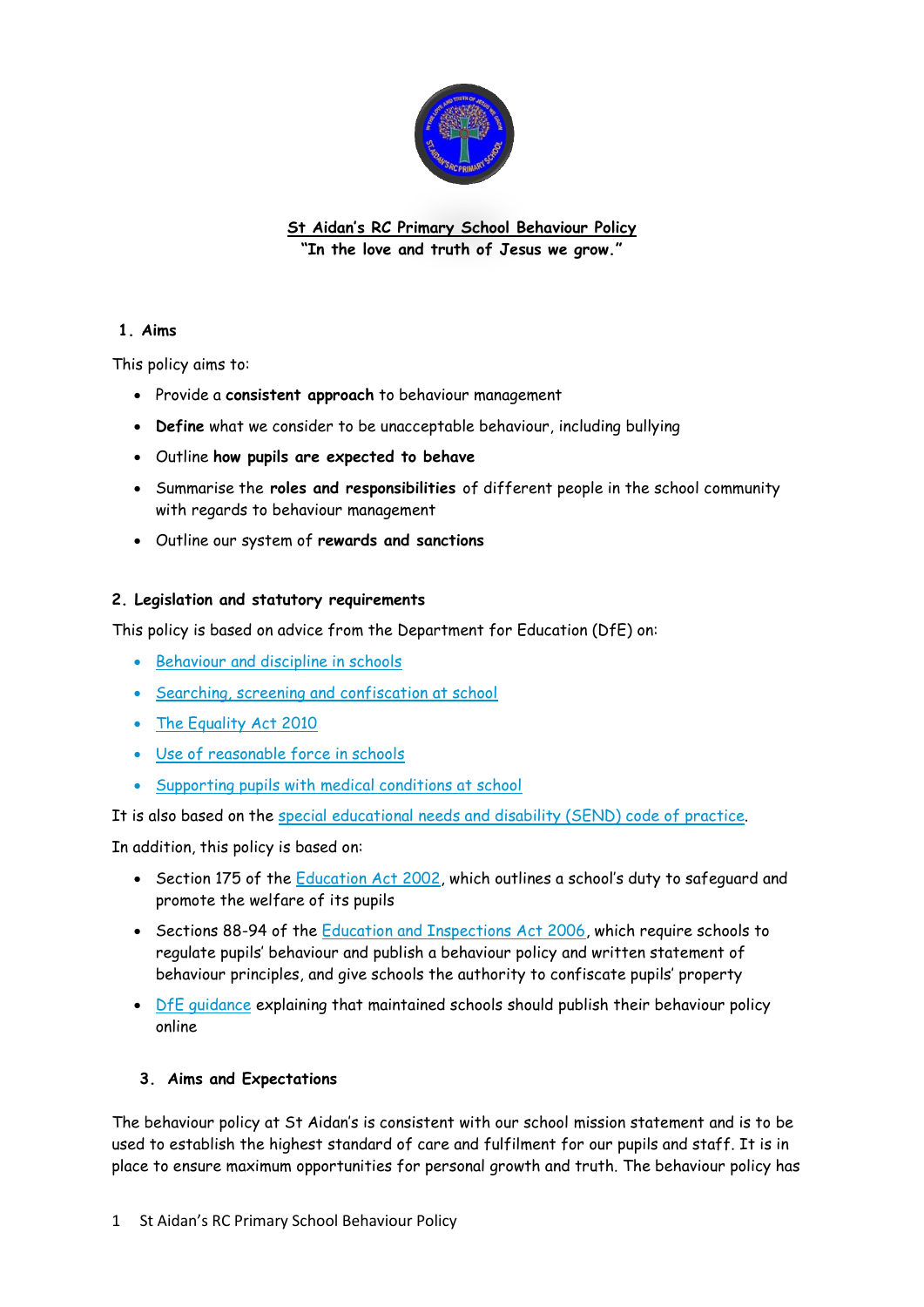evolved from our mission statement and reflects the importance of positive relationships in our school community and prioritises personal growth, happiness, care, truth and forgiveness, as reflected in the teachings of the Church.

It is a primary aim of our school that every member of our school community feels valued and respected and that each person is treated fairly and well. We are a Christ-centred community and live by gospel values. The school's behaviour policy is therefore designed to support the way in which all members can live and work together in a supportive way. It aims to promote an environment where everyone feels happy, safe and secure. This can only be achieved if all staff are consistent in approach and work in close partnership with the families of the children in our care.

We act immediately to stop any incidents of bullying in order to prevent further occurrences of such behaviour. We investigate reports of bullying and do everything in our power to ensure that all children attend school free from fear.

All members of staff are aware of the regulations regarding the use of force by teachers, as set out in DfES Circular 10/98, relating to section 550A of the Education Act 1996: The Use of Force to Control or Restrain Pupils. Teachers in our school do not hit, push or slap children. Staff only intervene physically to restrain children or to prevent injury to a child, or if a child is in danger of hurting him/herself. The actions that we may need to take are in line with government guidelines on the restraint of children.

#### **St Aidan's Golden Rules**

1. In our school we look after each other to keep everyone safe and we have:

#### **KIND HANDS**

#### **KIND FEET.**

#### **KIND HEARTS.**

2. In our school when an adult is talking to us we:

#### **STOP! LOOK! LISTEN**

3. To keep our school a special place for all:

#### **WE CARE**

#### **WE SHARE**

#### **WE TRY OUR BEST**

### **4. Rewards and Celebration**

At St Aidan's we expect good behaviour from all children and we praise and reward children who choose to behave and "put in that little bit extra" in a variety of ways. This will be constantly reinforced in the classroom, in collective worship and on the playground. Children will be

2 St Aidan's RC Primary School Behaviour Policy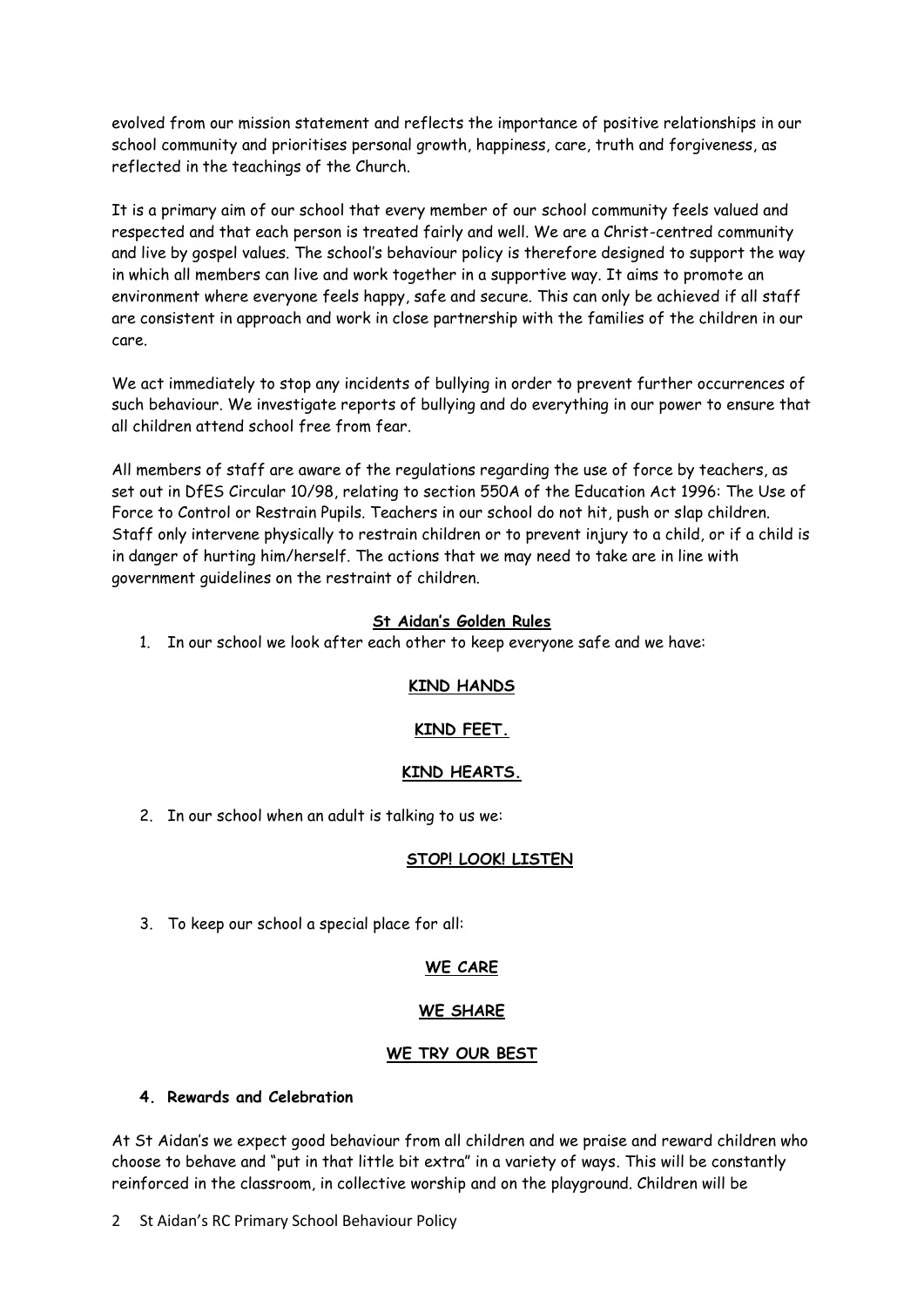rewarded for demonstrating good behaviour, good manners and consideration for others and following the 'golden rules.'

- Throughout the school children receive house points to celebrate good work and good behaviour via our online 'Class Charts' system. This is the online system we use to record positive and negative behaviour. The points can be used to buy items from the reward shop. These points are not lost at the end of the academic year, but roll forward into the next year. This means that a child can save their points for larger reward items. Parent/carers and pupils have logins to access their account and chart their progress.
- The points are collected for each of the school houses, St Bede, St Cuthbert, St Hild and St Oswald. At the end of each half-term every member of the winning house receives a prize.
- One child from each class is awarded on a weekly basis the award for living out the weekly "Statement to Live By".
- Achievements in Reading, Writing, Mathematics and outside of school are also affirmed at our weekly Celebration Assembly.
- Golden time is where pupils can choose to participate in a reward activity. The weekly proportion of Golden time depends on the age of the child.

Although we have a whole school approach to achieving good behaviour and all staff share the same values and are pro-active in developing these attitudes in all pupils, additional reward systems in each class may vary according to the age of the children.

#### EYFS:

As in line with the whole school the early years will be using the online class charts system where children will be able to collect their points for rewards and achievements throughout the learning environment.

Behaviour charts will be used on an individual basis as and when they are needed and implemented with a home/school approach.

#### KS1:

Key Stage One have an 'Over the Rainbow' chart displayed in each class; A pot of Gold, Rainbow, Sunshine, Cloud, Rain Cloud and Storm Cloud. All children start each day on the Sunshine and can move up and down the chart depending on behaviour.

Good behaviour moves them up to the rainbow and earns them a sticker or points for their house team. Exceptional behaviour can move them up to the Pot of Gold, which in turn makes them eligible for Star of the Week in their class. Children can also move down the chart in response to bad behaviour; Cloud – verbal warning. Rain Cloud – one minute time. Storm cloud- five minute time out.

In addition to this chart, positive behaviour in school will be rewarded with praise, stickers, housepoints or a dip in the prize box.

#### KS2:

KS2 use the online behavioural system 'Classcharts' to record positive and negative behaviour. Negatives will also be allocated to a child who chooses not to follow school rules.

3 St Aidan's RC Primary School Behaviour Policy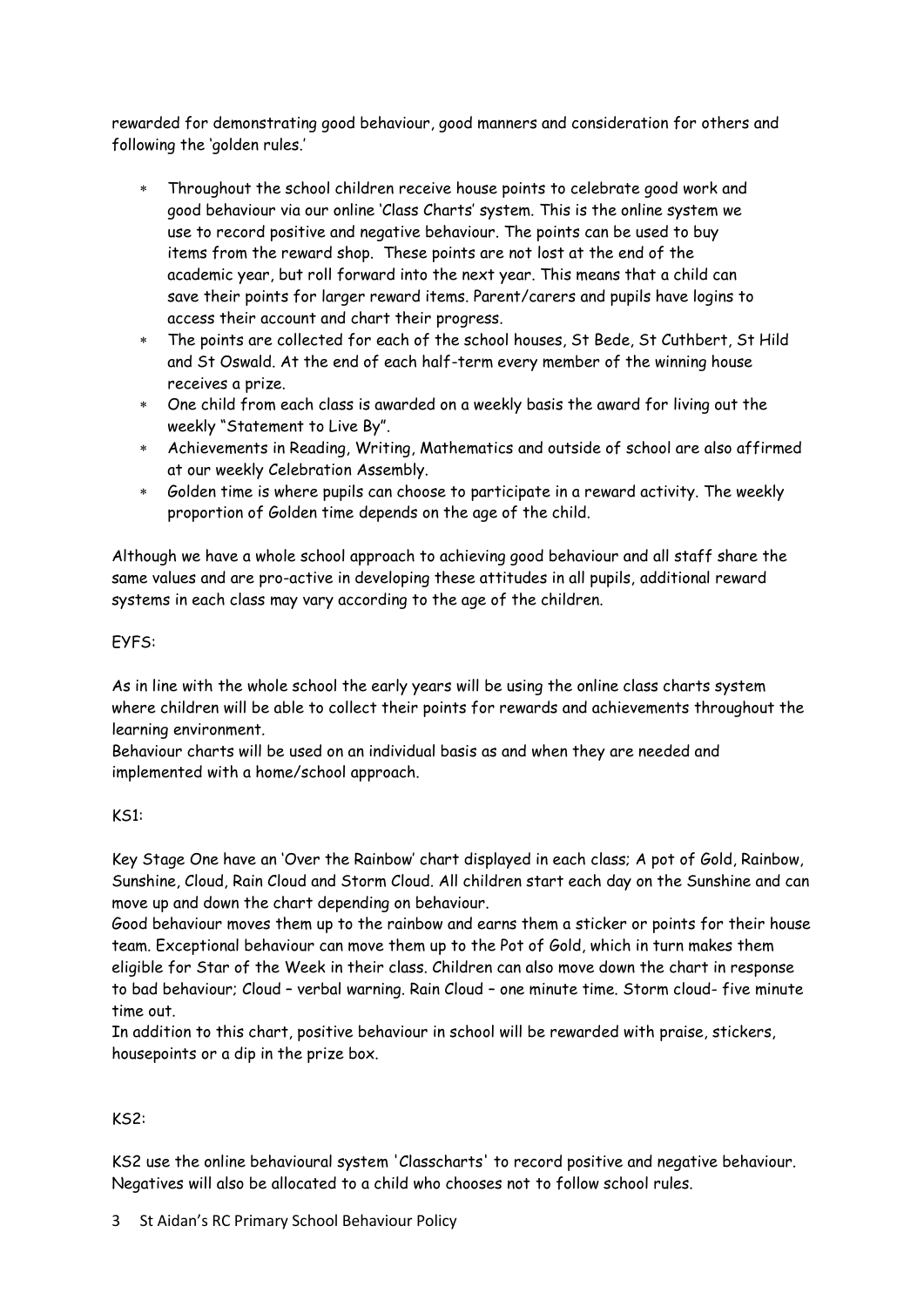A child will receive two verbal warnings for their negative behaviour, if a child's behaviour does not improve, they will receive a negative on the system.

Pupils who have received one or no negatives in a half term will be rewarded with an afternoon treat.

If a child receives one negative in a half term they will receive a break time detention.

If they receive two negatives in a half term, parents will be contacted and asked to come into school to discuss the issue with the class teacher.

Three negatives in a half term will result in the child being placed on report and the Head teacher informed.

#### **5. Roles and Responsibilities**

#### Role of the Headteacher:

It is the responsibility of the head teacher to implement the behaviour policy consistently throughout the school and to report to governors on the effectiveness of the policy. It is also the responsibility of the head teacher to ensure the health, safety and welfare of all children in the school. The head teacher supports the staff by implementing the policy, by setting standards of behaviour and by supporting staff in the implementation of the policy.

#### Role of Parent/carers:

Parents have an important role to play in securing the appropriate behaviour of their child at school. It is essential that there is a partnership between school and parents so that consistent messages concerning behaviour are given at school and at home. Children need to know that teachers and parents support each other and that we all care about them. We aim to build a supportive and positive dialogue between home and school and we are proactive at informing parents if we have concerns about their child's behaviour or welfare.

#### Role of Governors:

The governing body has the responsibility of setting down these general guidelines on standards of discipline and behaviour, and of reviewing their effectiveness. The head teacher has the day to day authority to implement the school behaviour and discipline policy but governors may give advice to the head teacher about particular disciplinary issues. The head teacher must take this into account when making decisions about matters of behaviour. The governors should follow the normal grievance procedure in cases of complaint.

#### Role of all Staff:

All staff have an important responsibility to model high standards of behaviour when dealing with children and with each other, as their example has an important influence on the children. All staff should:

- Follow the guidance and procedures detailed in this policy;
- 4 St Aidan's RC Primary School Behaviour Policy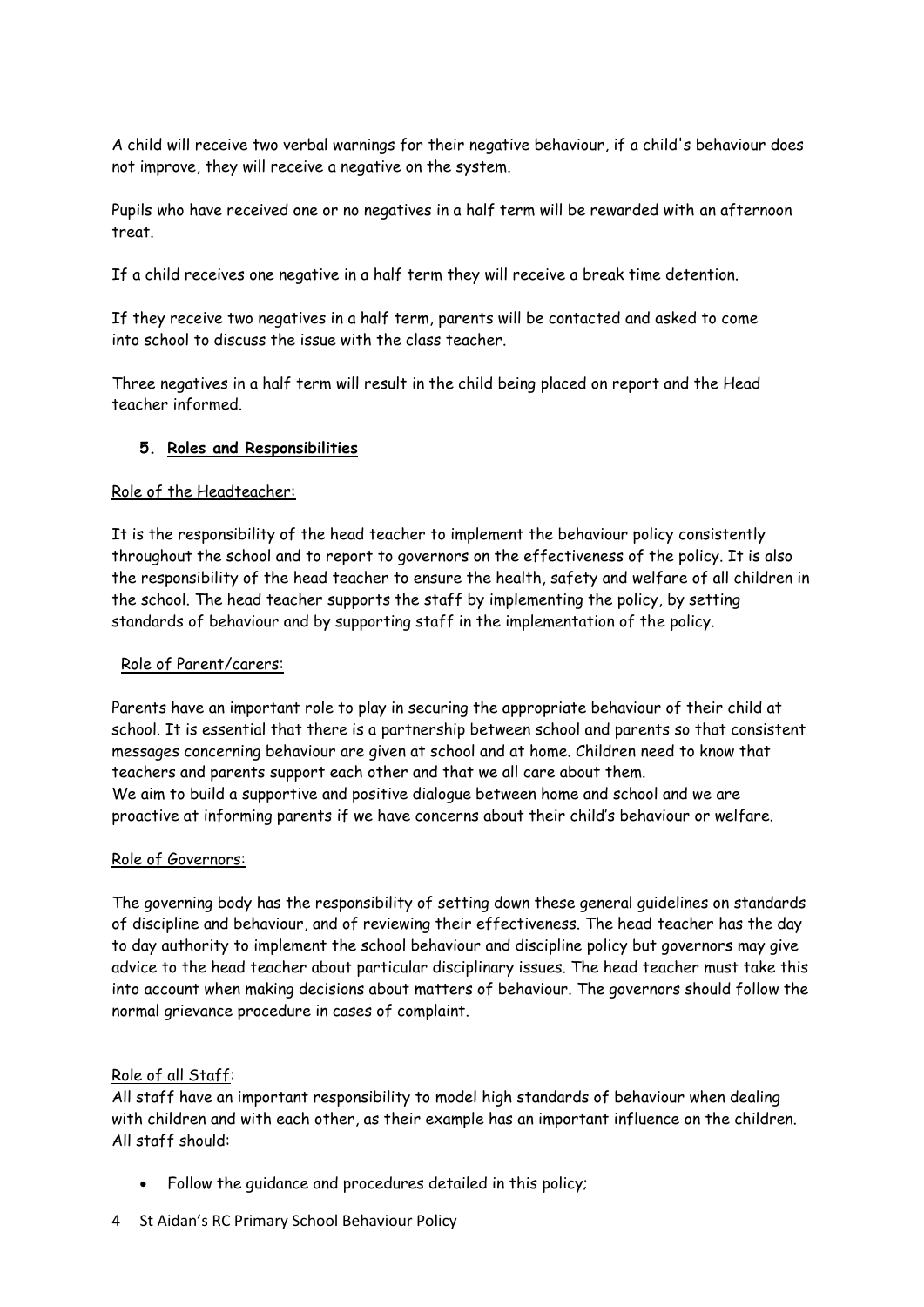- lead by example;
- be consistent in dealing with pupils, regardless of age, gender, race, ability and disability;
- promote the aims and values of the school;
- have high expectations of pupils;
- value and respect each person as an individual, treat people fairly and apply this policy in a consistent way;
- communicate effectively with other staff regarding behaviour issues;
- avoid shouting, sarcasm and humiliation.

#### Role of the Class Teacher:

In addition to the above the class teacher should:

- provide a rich, appropriate curriculum which engages pupils and meets their needs
- provide a well organised and stimulating learning environment;
- promote good behaviour and social skills through effective teaching of SEAL and PSHE and the use of Restorative Practice;
- be proactive in rewarding and praising good behaviour and attitudes
- ensure that the school rules are adhered to at all times by all children throughout the school as well as in their class.

#### **6. The Restorative Approach to Behaviour:**

"In the love and truth of Jesus we grow."

The restorative approach to managing behaviour helps us to understand the impact of our actions and how to resolve problems and conflict. In using this approach in school we can give children the skills to take responsibility for their choices and to make better choices for themselves and others in their community.

Restorative approaches encourage children to think about how their behaviour affects others and helps to develop respect, responsibility and truth telling. Through this approach when someone is negatively affected by another's behaviour, we can try to make sure they feel it has been put right for them. If a child has done something wrong they will be asked to put things right and change their behaviour so that it does not happen again. The restorative approach to behaviour supports the school ideals of love, honesty and forgiveness and helping children and adults to learn and to grow.

#### **7. Sanctions**

Where pupils display inappropriate "low level" behaviour it is initially the teacher's responsibility to challenge this.

#### **Low level behaviours:**

- **-** Talking
- 5 St Aidan's RC Primary School Behaviour Policy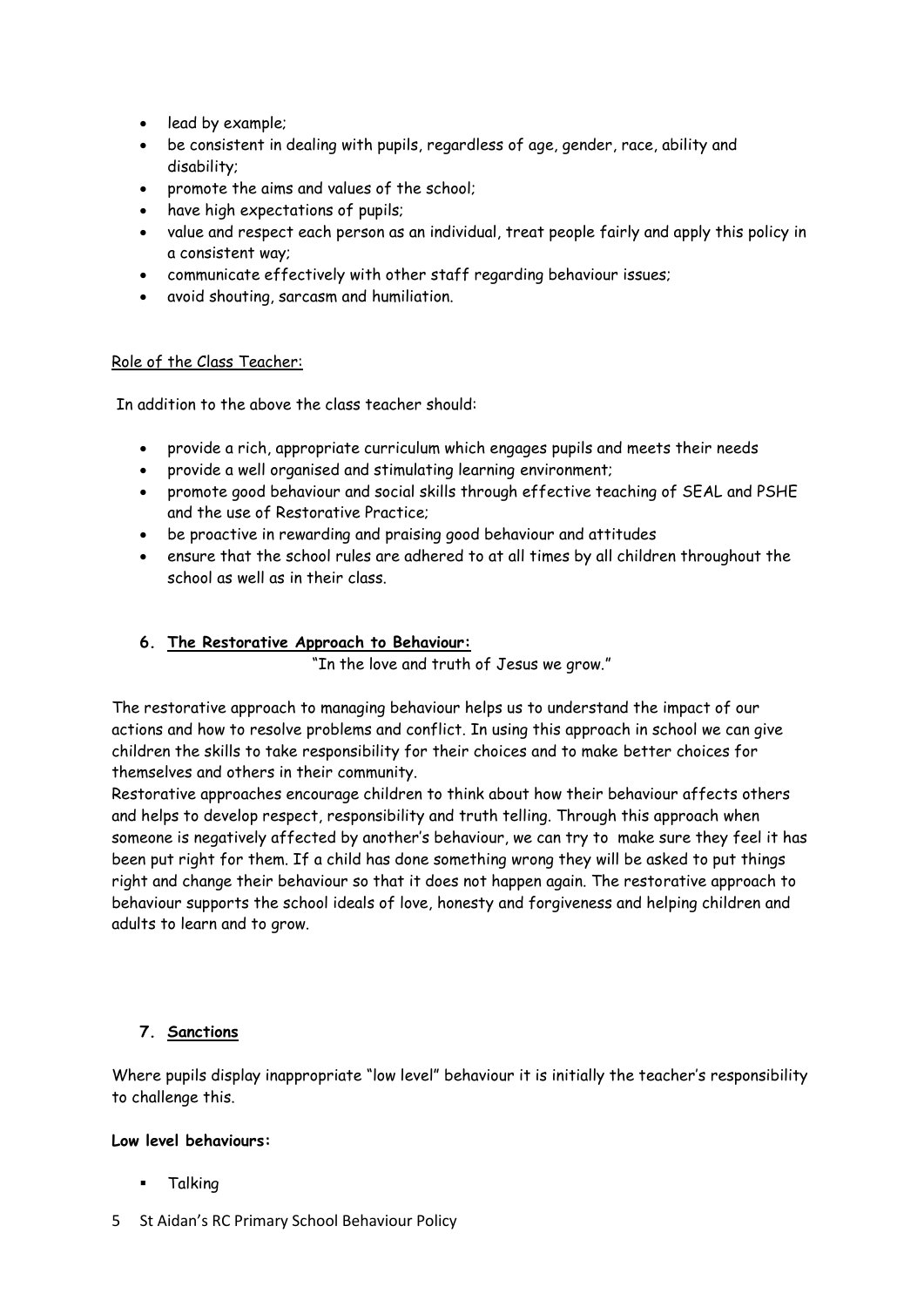- **Swinging on chair**
- **Shouting out**
- Out of seat
- Distracting other children
- Work avoidance
- **Fidgeting and fiddling**
- Being careless with belongings
- Not listening
- Silly noises
- Being rude/disrespectful
- Answering back
- Poor attitude to work/refusal to complete the task
- Disruption of the lesson/learning for others
- Not following instructions
- **Inappropriate language**

Teachers will use a variety of strategies to modify this behaviour:

They may include:

- discussions of inappropriate behaviour with individuals / whole class;
- circle time discussions;
- verbal warnings;
- changing the classroom seating positions;
- isolation of pupil within the classroom;
- movement on class behaviour system/negative on class charts system (following two warnings)
- loss of Golden time minutes

When pupils display the following high level behaviours further action is required;

#### **High Level Behaviours**:

- **Continuation of low level behaviours**
- Total refusal to complete work
- Refusal to do as asked by a member of staff
- Exiting the classroom
- Leaving the school premises
- Teasing other children
- **Filthrowing equipment**
- Destroying the environment
- **Defiant behaviour**

In the event of these behaviours the following sanctions will be carried out:

- Negative issued on 'Class Charts' and subsequent break time detention
- Time out relevant to the pupil's age in another class or shared area (if adult supervision available) may also be necessary
- 6 St Aidan's RC Primary School Behaviour Policy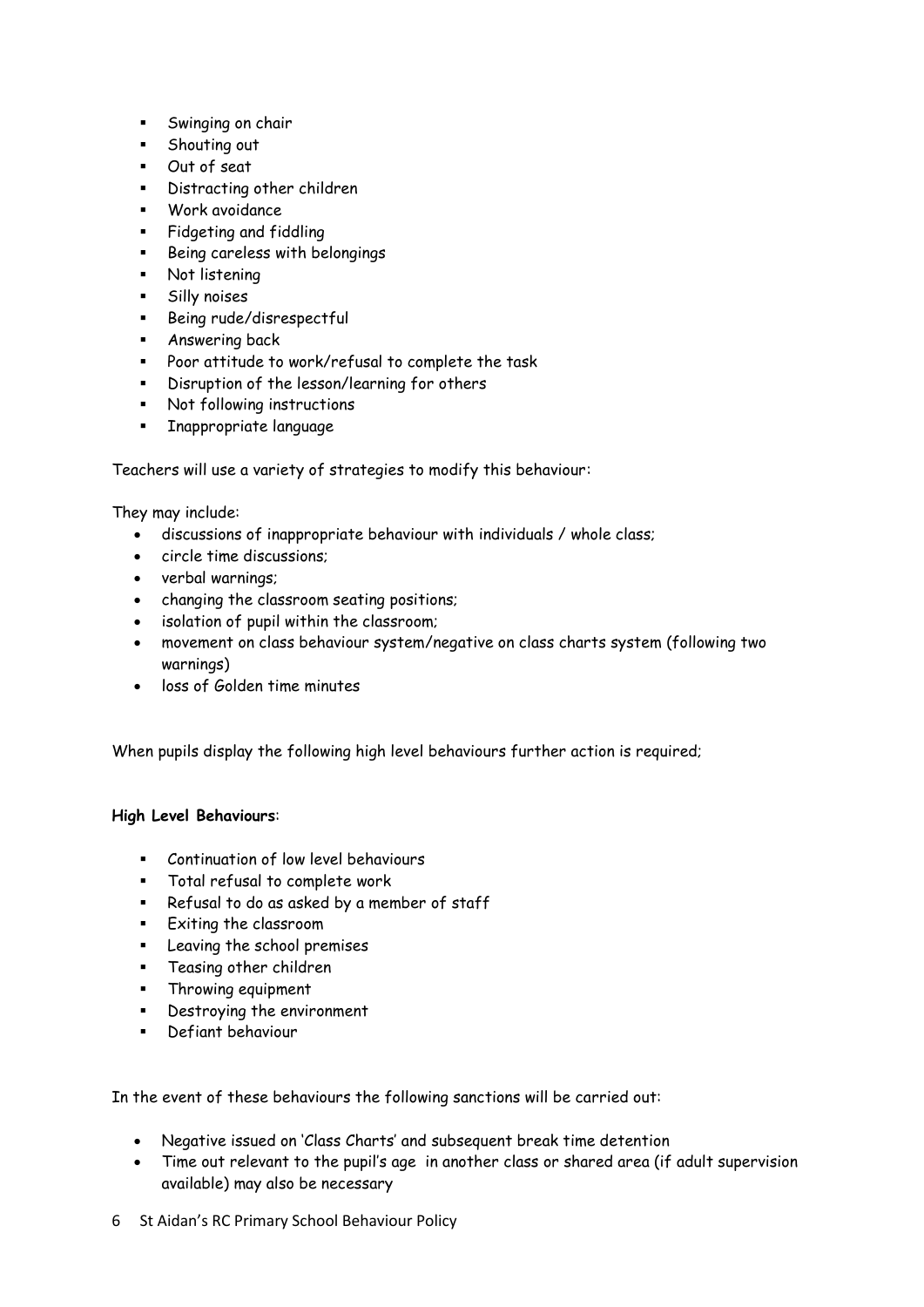The class teacher will contact parent/carers to inform them of the high level behaviour and complete a CPOMS behaviour log. The SMT are alerted of all behaviour logs and KS Leaders will monitor and consider if further sanctions are required due to regularity or escalation of the high level behaviours.

In the event of the following serious behaviours the Head teacher (Deputy Head teacher, SMT in her absence) will immediately be informed who will speak initially to the child and then speak to the parent/carers and complete a behaviour record. Any behaviours which are of a racist nature must also be reported to the Local Authority on the relevant form. (See appendix)

- **Stealing**
- **Swearing**
- **Deliberately hurting another child or adult**
- **Abusive comments of a racist nature**

These serious behaviours will result in the loss of lunchtime and an immediate negative on the 'Class Charts' System.

Where sanctions are used these should be seen as the starting point for a process of restoration and not an end in themselves.

In the event of regularity or sudden escalation of behaviours then the following must be instigated:

- Full consultation with parents/carers; putting into place additional sanctions such as non-attendance at extra-curricular activities, educational visits etc.
- Full consultation with all relevant staff about the child's problems
- Involvement of the child where appropriate including reasons for action taken
- Discussion with the Educational Psychologist and/or outside agencies
- Pastoral support plan written.
- Outlining that any repeat of this behaviour following the instigation of the above points will result in exclusion.
- Fixed exclusion Initially a day. On re-integration (the day of return) a Behaviour Contract is signed by the Head teacher, the parent/carer and child. The Behaviour contract clearly states which behaviour must not be repeated if this behaviour is repeated then this process will continue ie 2 days, 3 days, 4 days, up to 9 days.
- Permanent exclusion will be considered if the fixed exclusion process has not addressed the behavioural issue. However every avenue of support and possible alternative educational provision will be explored before this decision is made.

Exclusions will be carried out in accordance with LA policy and Governors directive and be used in only the most serious cases. It should provide a period of time for the consideration and solution of a problem. A short period of exclusion allows an opportunity for all interested parties to come together.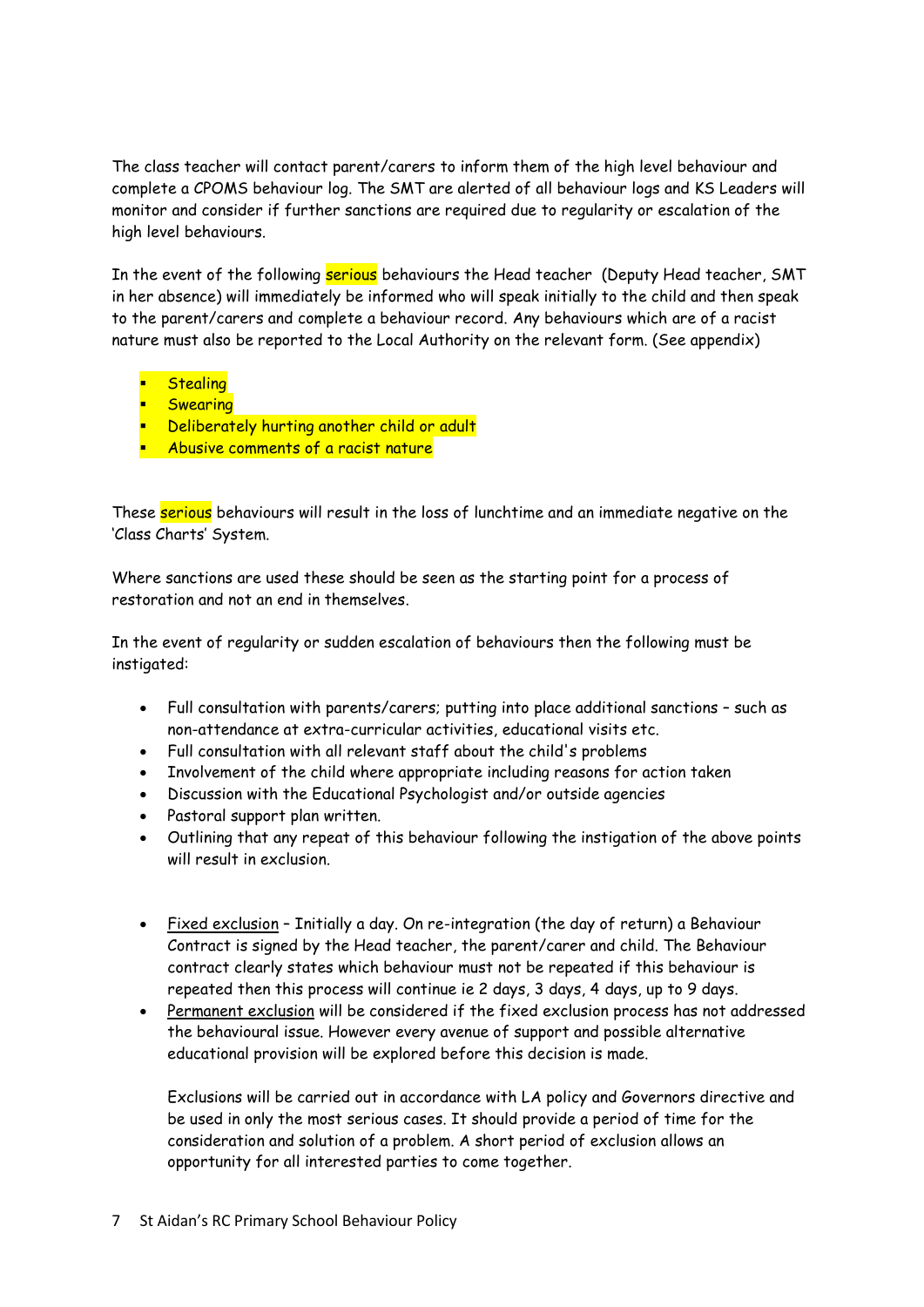If the Head teacher (DHT, SMT in absence of HT) decide to exclude then he/she will inform parent/carers and a witness statement proforma (see appendix) will be completed by the relevant member of staff. Parent/carers will receive a confirmation letter, which also outlines their right of appeal and work will be set for the period of exclusion. The school admin officer will complete the relevant documentation and inform the LA.

## **8. Drug- and alcohol-related incidents**

It is the policy of this school that no child should bring any drug, legal or illegal, to school. If a child needs medication during the school day, the parent or guardian should notify the school in line with the school Medical Needs Policy.

The school will take very seriously misuse of any substances such as glue, other solvents, or alcohol. The parents or guardians of any child involved will always be notified. Any child who deliberately brings substances into school for the purpose of misuse will receive a fixed-term exclusion and the police and social services will be informed. If the offence is repeated, the child will be permanently excluded,

If any child is found to be suffering from the effects of alcohol or other substances, arrangements will be made for that child to be taken home.

It is forbidden for anyone, adult or child, to bring onto the school premises illegal drugs. Any child who is found to have brought to school any type of illegal substance will receive a temporary exclusion. The child will not be readmitted to the school until a parent or guardian of the child has visited the school and discussed the seriousness of the incident with the head teacher.

If the offence is repeated, the child will be permanently excluded.

If a child is found to have deliberately brought illegal substances into school, and is found to be distributing these to other pupils for money, the child will be permanently excluded from the school. The police and social services will also be informed.

# **9. Bullying**

Bullying is defined as the repetitive, intentional harming of one person or group by another person or group, where the relationship involves an imbalance of power. Bullying is, therefore:

- Deliberately hurtful
- Repeated, often over a period of time
- Difficult to defend against

Details of our school's approach to preventing and addressing bullying are set out in our Antibullying Policy.

## **10. Physical restraint**

In some circumstances, staff may use reasonable force to restrain a pupil to prevent them:

8 St Aidan's RC Primary School Behaviour Policy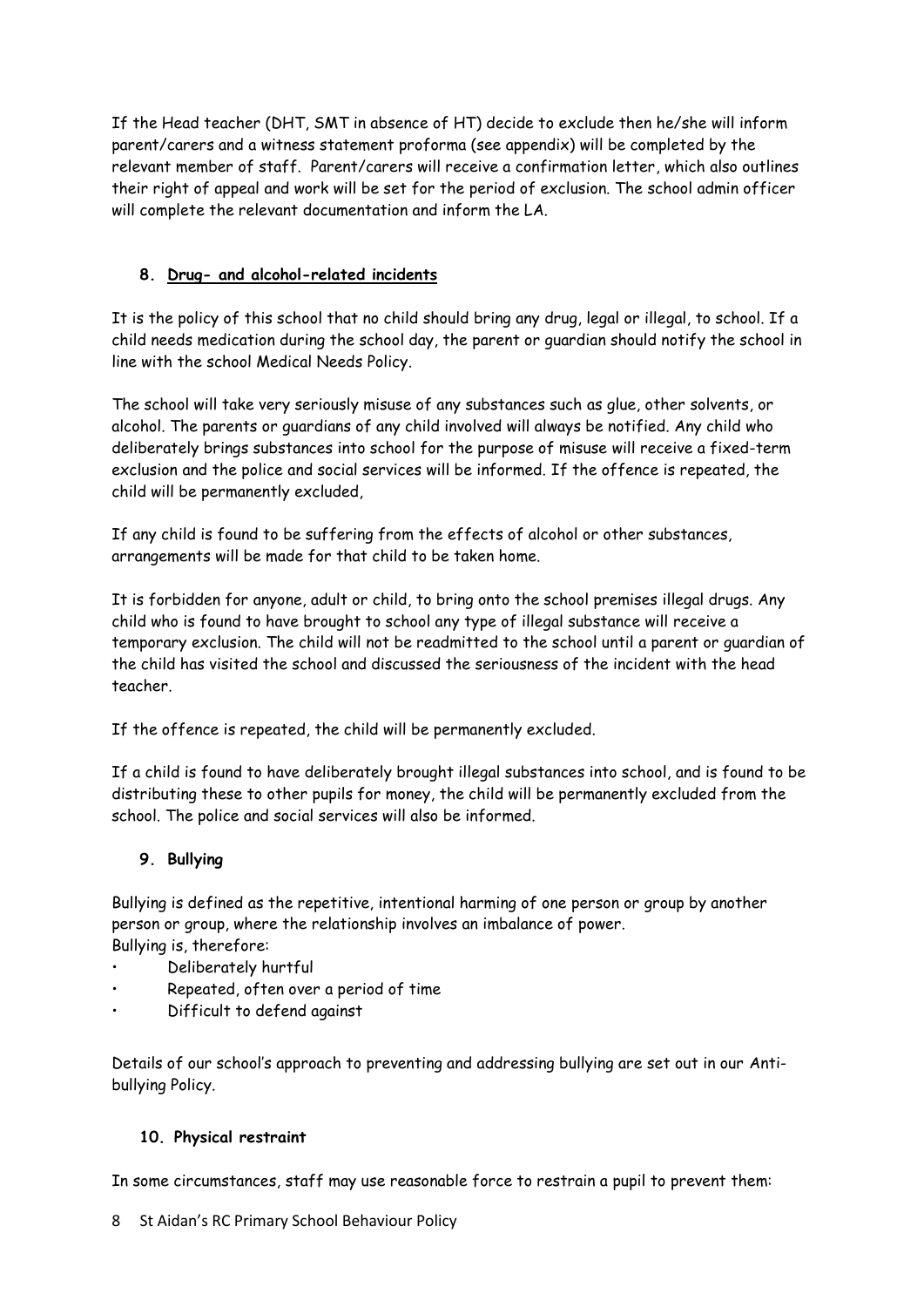- Causing disorder
- Hurting themselves or others
- Damaging property

Incidents of physical restraint must:

• Always be used as a last resort

• Be applied using the minimum amount of force and for the minimum amount of time possible

- Be used in a way that maintains the safety and dignity of all concerned
- Never be used as a form of punishment
- Be recorded and reported to parents (see appendix for a behaviour log)

#### **11. Training**

Our staff are provided with training on managing behaviour, including proper use of restraint (MAPA) , as part of their induction process.

Behaviour management will also form part of continuing professional development.

#### **12.Monitoring and review**

The head teacher monitors the effectiveness of this policy on a regular basis. She also reports to the governing body on the effectiveness of the policy and, if necessary, makes recommendations for further improvements.

The head teacher keeps a record of any child who is suspended for a fixed-term, or who is permanently excluded.

It is the responsibility of the governing body to monitor the rate of exclusions, and to ensure that the school policy is administered fairly and consistently. The governing body will pay particular attention to matters of racial equality; it will seek to ensure that the school abides by the non-statutory guidance - The Duty to Promote Race Equality: A Guide For Schools, and that no child is treated unfairly because of race or ethnic background.

The governing body reviews this policy every two years. The governors may, however, review the policy earlier than this if the government introduces new regulations, or if the governing body receives recommendations on how the policy might be improved.

#### **Updated 5 August 2020**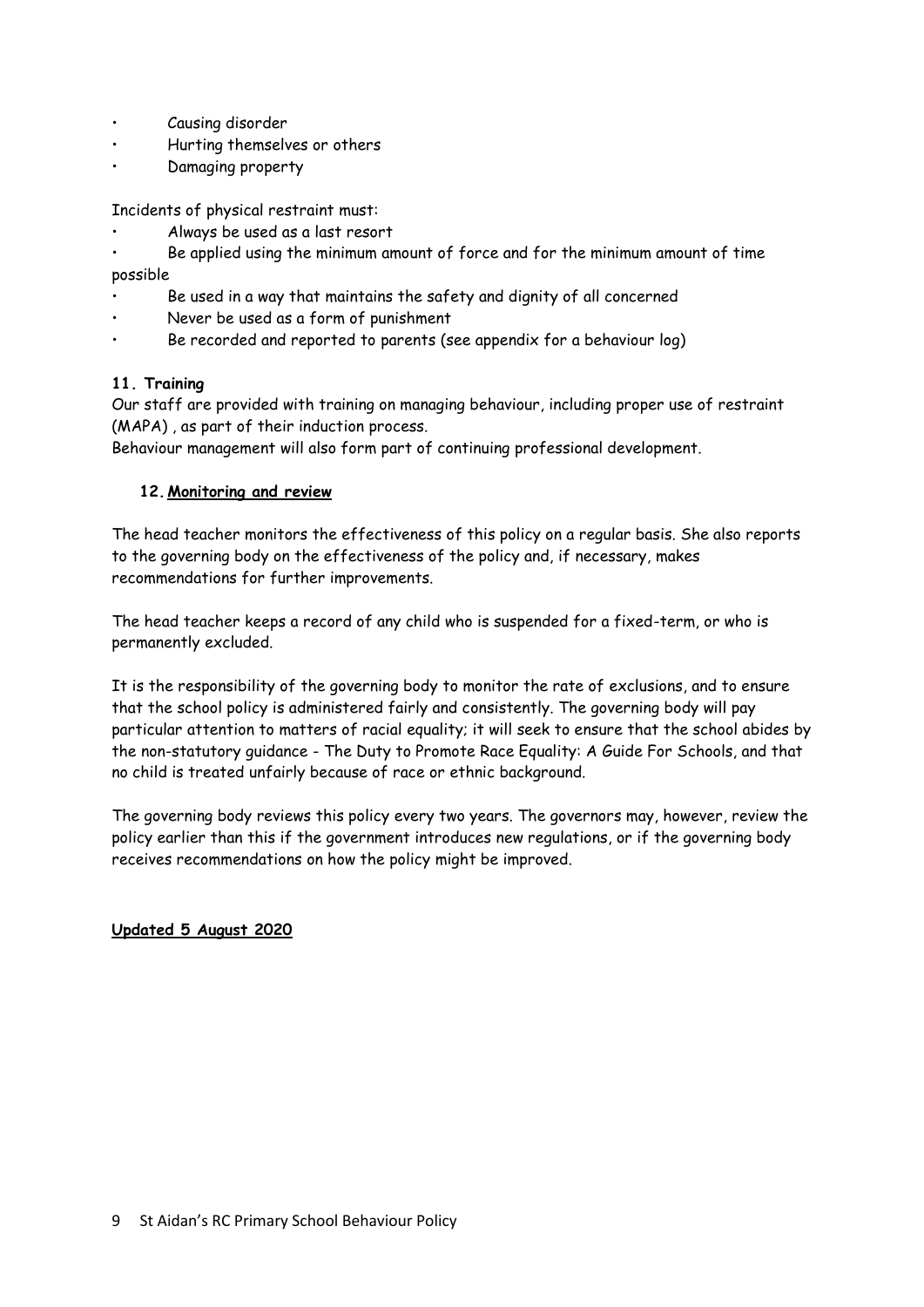# Appendix

#### Informal Restorative Script

- I can see you are ...(angry, upset, sad,etc)
- What's happened?
- What were you thinking?
- What were you feeling?
- Who else has been affected?
- What can we do to move it forward?

## Formal Restorative Enquiry and Mediation

Welcome/thanks for coming. I understand that there have been some difficulties between you and (name). This meeting is meant to help you and (name) resolve those difficulties yourselves.

- Can you start by telling me what (has) happened? (prompts if necessary: When? Where? Who?)
- What were you thinking at the time?
- How were you feeling at the time?
- What has happened in the past between you and ....?
- What were your thoughts on those occasions?
- What were your feelings on those occasions?
- What has happened since the recent incident?
- What have you been thinking?
- What have you been feeling?
- Who else has been affected?
- Are you willing to have a meeting with .... to sort this out?

At the meeting there will be ground rules:

We will listen and talk with respect.

None of us will talk about what has been said in the meeting ( although we can let others know that an issue has been resolved).However if I hear something that makes me think anyone is at risk of harm I will have to share this with another member of staff.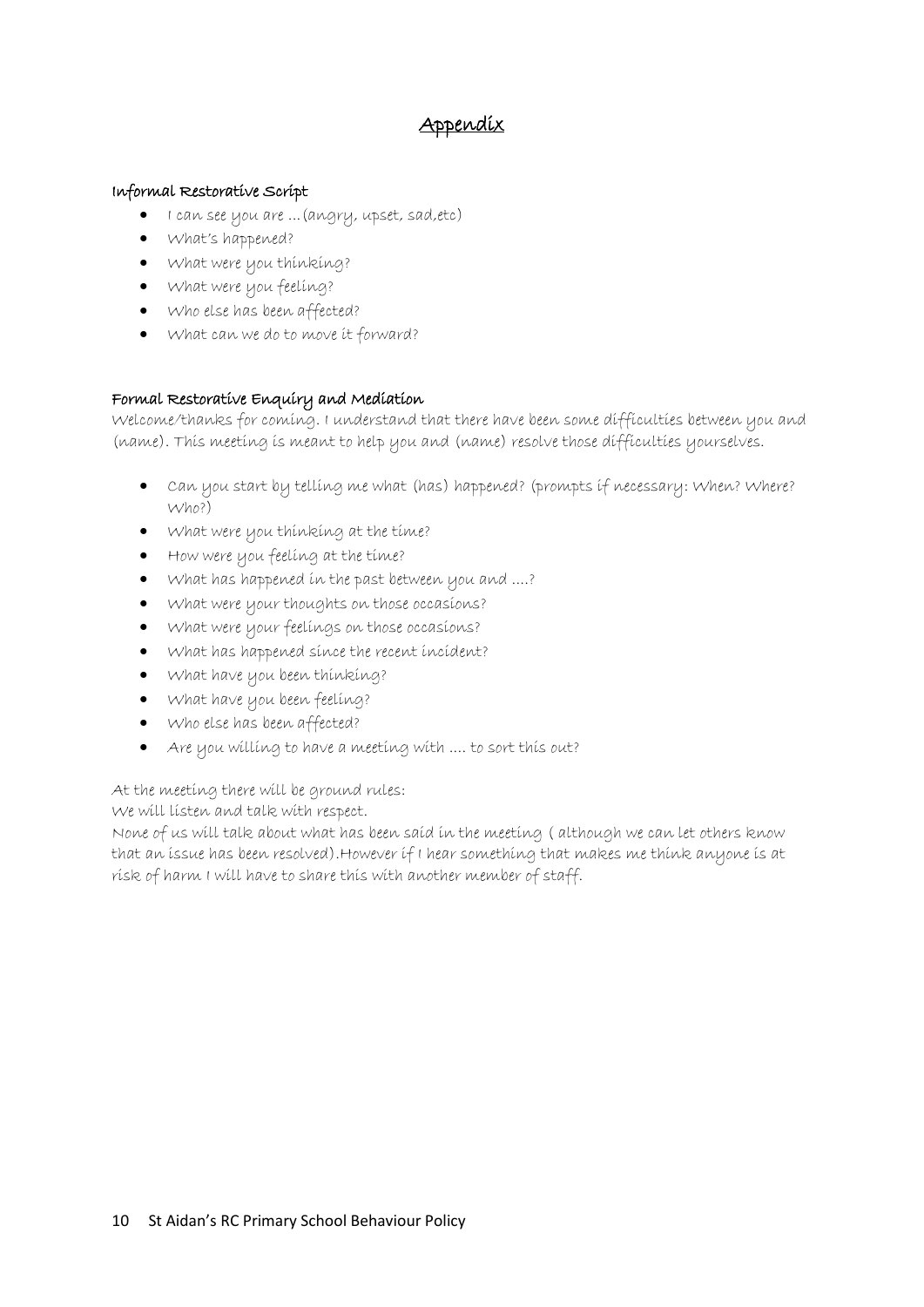# **Appendix**

# **All our behaviour incidents are logged on CPOMS and will include the following information in the Behaviour log.**

| <b>Pupil's name:</b>                                                                            |  |
|-------------------------------------------------------------------------------------------------|--|
| Name of staff member<br>reporting the incident:                                                 |  |
| Date:                                                                                           |  |
| Where did the incident<br>take place?                                                           |  |
| When did the incident<br>take place? (Before<br>school, after school,<br>lunchtime, break time) |  |
| <b>What happened?</b>                                                                           |  |
| Who was involved?                                                                               |  |
| <b>What actions were</b><br>taken, including any<br>sanctions?                                  |  |
| Is any follow-up action<br>needed? If so, give<br>details                                       |  |
| People informed of the<br>incident (staff,<br>governors, parents,<br>police):                   |  |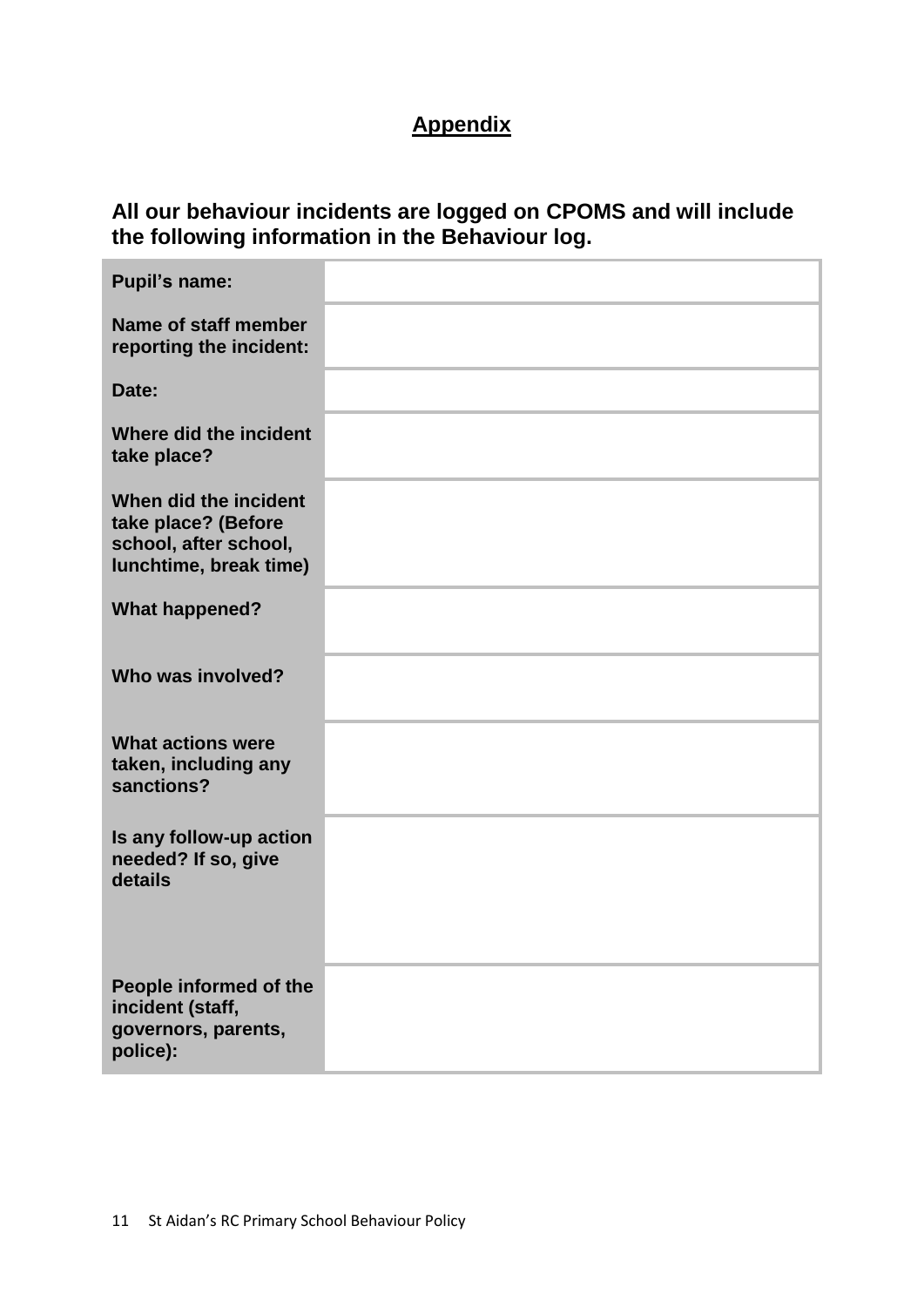# **Witness Statement Required for Exclusion Documentation**

| <b>Name</b>      |  |  |
|------------------|--|--|
| Date of Incident |  |  |
|                  |  |  |
|                  |  |  |
|                  |  |  |
|                  |  |  |
|                  |  |  |
|                  |  |  |
|                  |  |  |
|                  |  |  |
|                  |  |  |
|                  |  |  |
| <b>Signature</b> |  |  |
| <b>Date</b>      |  |  |